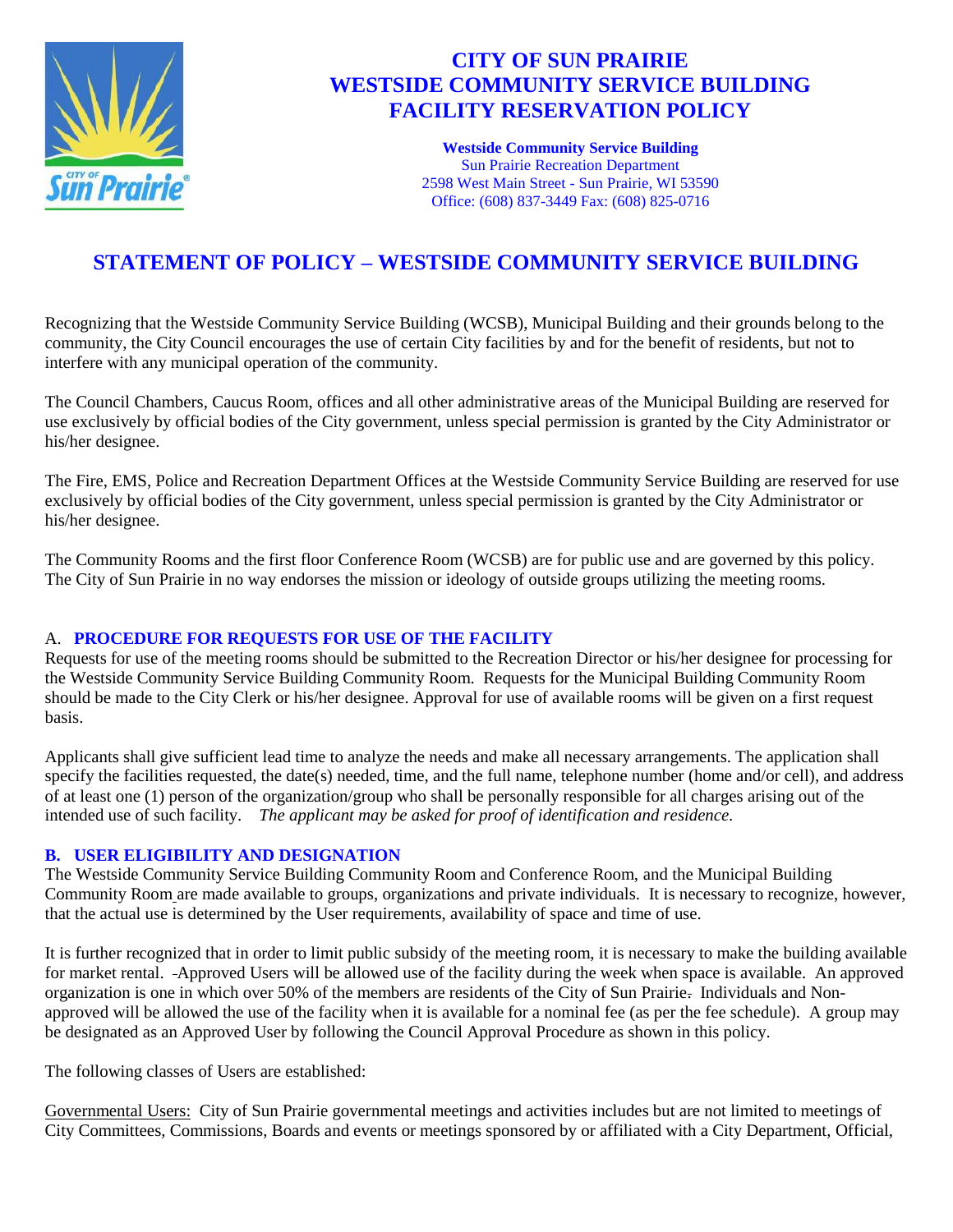Committee or Commission of that body. External Governmental Users would include an agency, department or committee or commission of the School District, County, State or Federal government, or any military unit. Governmental Users shall be given priority in scheduling, but shall not override previously scheduled events unless absolutely necessary. Every attempt will be made to relocate the previously scheduled reservation.

Civic/Non Profit Users: May include the following users: VFW, American Legion Youth Hockey/Soccer/Baseball or similar organizations, and service clubs as approved by a representative of the Recreation Department. *The applicant may be asked to provide proof of the group's civic/non-profit status and membership.*

Residential Users: Includes Residential Users and businesses within the corporate City limits. This person will be responsible for payment of the rental fees and security deposit. This includes groups that have a total membership of 50% or more of city residents and have been confirmed as an Approved User. Residential groups/individuals shall submit a listing of members attending for verification of residency upon request. Upon request, a resident representing this group must make the reservation. Residential Users and businesses requesting use of the Community Room for meeting functions would pay no fees at either facility.

Non-residential Users: Includes any User that has not been approved by the City Clerk or Recreation Director as a Residential User, or any User in which less than 50% of the members are City of Sun Prairie residents. Such Users are referred to as Non-residential Users.

Weekend Users: Includes groups, organizations and individuals other than Governmental users who wish to use the facility on weekends (Friday evening beginning at 4:30pm through Sunday evening). Holidays will be considered weekends regardless of the day of the week that it falls on.

# **C. APPROVAL PROCEDURE**

The following procedure shall be utilized whenever a specific approval is required for a use or event, or when a waiver is requested, or when a group desires to be designated as an Approved User.

- 1. A formal application, fees and deposits shall be filed with a representative of the Recreation Department for the Westside Community Service Building Community Room at least three (3) business days prior to the required use of the facility . Applications or reservation requests received less than 30 days prior to the usage by a User who has not been previously approved will be scheduled on a case by case basis and may not have the ability to appeal the decision.
- 2. A representative of the Recreation Department shall review the reservation request, and may request any additional information that may be necessary to process the reservation request, and shall be charged with the approval or the denial of the reservation request. If there is a question as to approval of a User or use of the facility the representative of the Recreation Department may bring it to the City Council for a decision. An appeal of that decision may be made to the City Council.
- 3. The Recreation Director or his/her designees shall notify the applicant of the approval or denial, if applicable.
- 4. The Mayor, City Council, City Administrator, or Recreation Director reserves the right to cancel a scheduled use of the Westside Community Service Building facility in the event of an anticipated or past violation of any rule, regulation, law, or when security or safety may be an issue of concern.

# **D. SCHEDULING POLICY- RESERVATIONS**

Proper notification is required for any User using the Community Room facilities. All reservations shall be submitted to the Recreation Department for reservations at the Westside Community Service Building.

All City of Sun Prairie Committees, Commissions and Boards, City Departments and any other groups under the control of the City Council shall be given priority in scheduling. Requests for room use should be made as far in advance as is possible with rooms being reserved on a "space available" basis.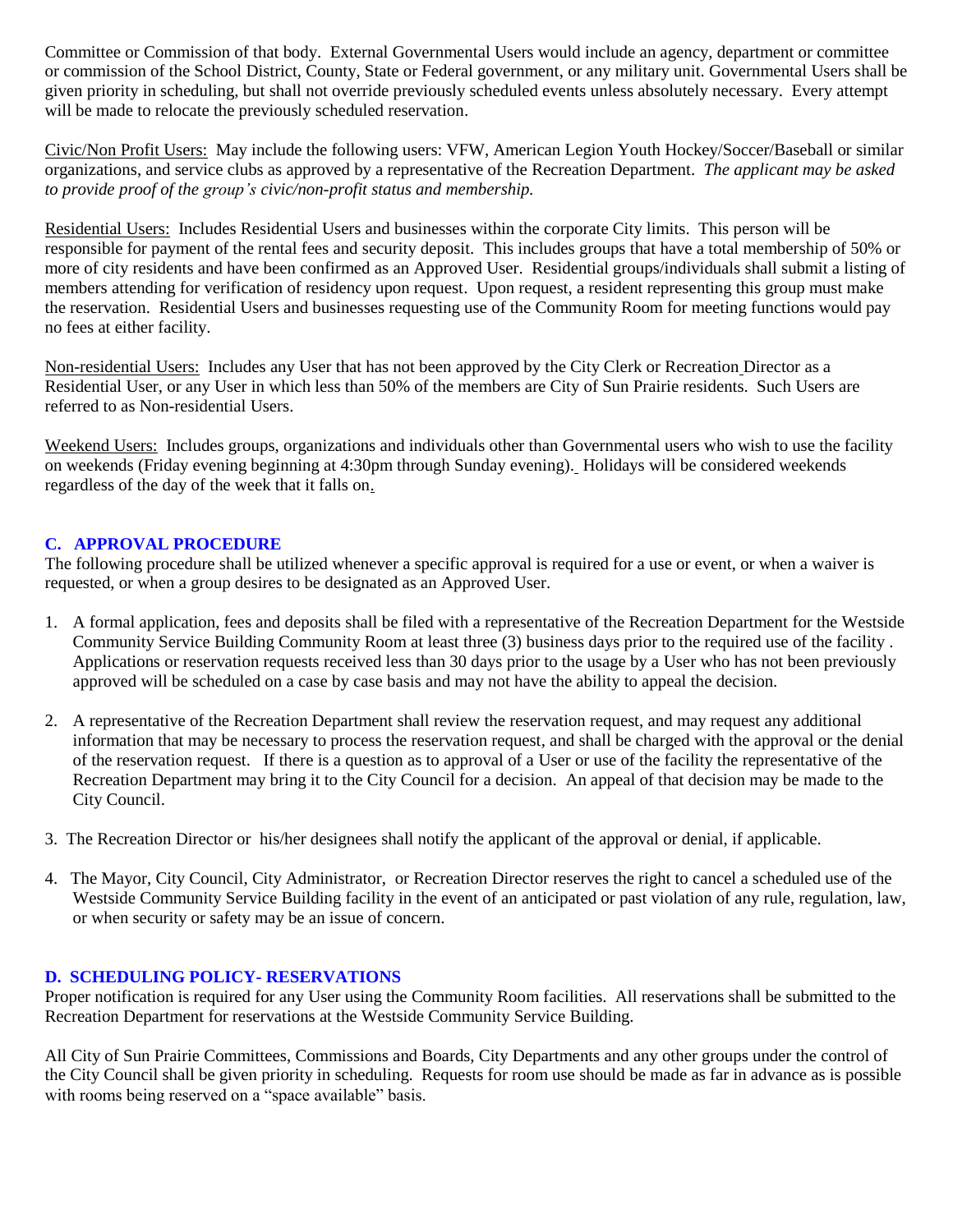No more than two events can be scheduled in one weekend by Weekend Users. *The public is not allowed to move the dividing walls during their reservation. Users are prohibited from reserving the facility for two or more consecutive days on weekends.* 

Pre-approved Non-residential Users will be allowed to use the facility on a first come, first served basis after Governmental, *Civic/Non-Profit* and Residential Users have submitted their reservations. Non-residential Users shall be limited to use the facility up to 13 dates per year. Residential Users shall be limited to up to 13 dates per quarter. Residential and Nonresidential Users may make reservations up to 90 days in advance of their requested date.

A reservation will not be accepted if the appropriate fee and/or deposit is not received

## **E. RESERVATION FEES**

Fees are charged in order to off-set ongoing maintenance costs and minimize public subsidy for the use of the Community Rooms and Conference Room (WCSB). Advance payment shall be required at the time the reservation is made. If the room is used for additional time to what was reserved, additional payment will be necessary.

## 1. GOVERNMENTAL USERS - NO FEES.

## 2. RESIDENTIAL USERS

There will be no fees charged to Residential Users requesting use of the facility for a meeting.

## 3. *CIVIC/NON-PROFIT USERS*

*There will be no fees charged to Civic/Non-profit Users requesting use of the facility for a meeting.* 

## 4. NON-RESIDENTIAL USERS

A fee of \$30 per hour used/reserved; with a two hour minimum reservation is required for use of the facility for a meeting, for Non-residential Users.

#### 5. WEEKEND USERS

There is no charge for Residential Users or Civic/Non-profit Users on weekends for use of the facility for a meeting.

#### 6. NON-MEETING USER

A meeting is defined as a group or organization that will be conducting a meeting that is open to any member of the public, where an order of business or agenda is followed. The user may be asked to present a copy of the order of business or meeting agenda. If the room is to be used for any other purpose the user is classified as a Non-meeting User.

A fee will be applied for all Non-meeting Users, unless waved by the City Clerk, City Administrator or City Council. *Fees will be applied to users on the following schedule:*

*Half day reservation – 8:00am – 2:00pm or 3:00pm – 9:00pm - \$100 Full day reservation – 8:00am – 9:00pm - \$200* 

# 6. KITCHENETTE USE

There will be a \$25 user fee for use of the Kitchen for all users. An additional \$50 deposit shall also be paid.

# 7. SECURITY DEPOSITS

Deposits for the Westside Community Service Building Community Room must be received at the time the reservation is made. The reservation will not be accepted if the appropriate deposit(s) are not received.

Users shall pay a refundable security deposit of \$100, or if food and/or beverage will be served at the event, a refundable security deposit of \$200 shall be paid. Non-Residential Users shall pay a \$250 deposit or \$350 if food or beverage will be served.

Deposits and fees must be paid by a separate check, money order, or credit card.

a. One-time Meeting Use Security Deposit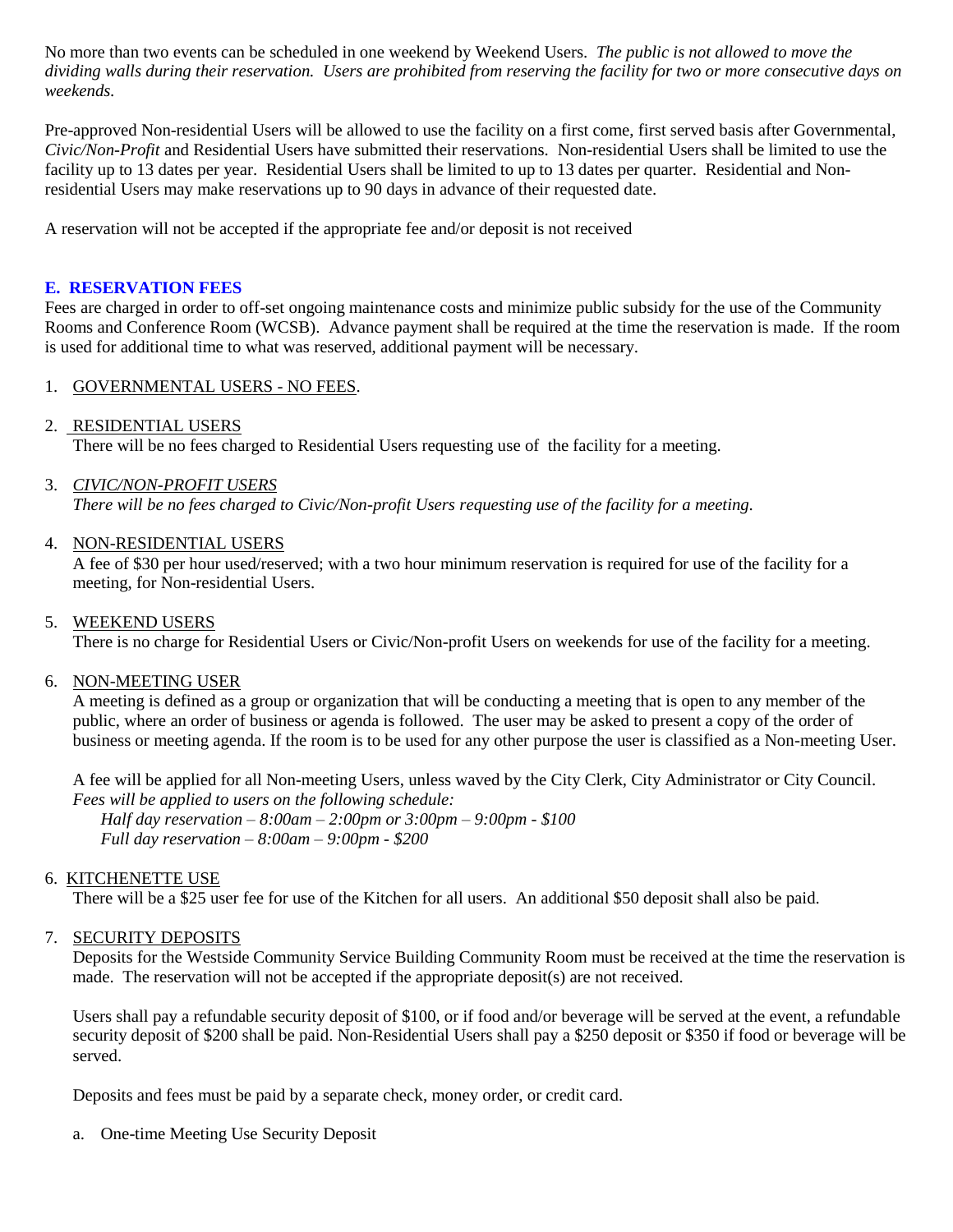Security Deposits made for a one-time meeting use will be held until keys/card readers have been returned and a satisfactory inspection has been completed.

b. More Than A One-time Meeting Use Security Deposit

Security Deposits made for more than a one-time meeting use will be deposited by the City. Building keys/card readers will be returned and an inspection will be completed after each use. Once the User has used the meeting room for the final reservation date and the building keys/card readers have been returned with a satisfactory inspection completed, the Security Deposit will be returned. It should be noted, it may take up to 15 days for the Security Deposit to be returned once the Finance Department has been notified that a satisfactory inspection has been completed.

If damages are incurred, they will be deducted from the deposit and there will be a delay in returning any remaining balance from the deposit. Refer to Section F.9 for additional information.

# **F. GENERAL RULES AND REGULATIONS**

#### 1. HOURS OF AVAILABILITY

The meeting rooms will be available for use between the hours of 8:00 am - 9:00 pm, seven days a week, unless prior written approval is received from the City. Weekend use will be available by "half day" (8:00 am – 2:00 pm OR 3:00 pm – 9:00 pm) or by "full day"  $(8:00 \text{ am} - 9:00 \text{ pm})$ .

#### \*\*\***THIS INCLUDES ALL SET UP AND CLEAN UP TIME\*\*\*.**

Additional use outside of the scheduled time will not be granted, regardless of room availability.

#### 2. ROOM SET UP / CITY EQIUPMENT

Users are responsible for their own room setup. City staff is not responsible for setting up or taking down equipment or furniture used in the meeting room.

Users are not allowed to use City equipment without written permission or appropriate fees being paid . This includes but is not limited to the:

Television / VCR Coffee Makers

Projection Screen Break room Appliances Recreation Program Equipment Computer Equipment Items in Storage or Office Areas

## 2. SUPERVISION

Applicants must provide sufficient supervisors, chaperones and crowd control personnel to satisfy the City that the event will be controlled. It shall be the responsibility of the applicant to make the members of the group or organization using the meeting rooms aware of the rules and policy as set forth. . The applicant must be present for the duration of the event.

### 3. NOISE

Users are subject to Sun Prairie Ordinance 11-2-8 which controls noises disturbing the public. Any loud speaker, sound system or any other device that produces undue or unnecessary noises in any City facility are not permitted, unless permission is granted by the City Administrator or designee. Sound Systems used for presentations will be allowed in both Community Rooms provided that they do not produce undue or significantly disruptive noise.

**Users shall be aware that the Westside Community Service Building is a working environment. Users of City facilities shall refrain from congregating and socializing in the main lobby or hallway areas during business hours during User functions. Courtesy shall be extended to those residents and employees who are conducting business in the building.** 

Users should be aware that noise may carry over between rooms when multiple reservations are scheduled.

#### 4. SMOKING POLICY

Users are subject to the City Smoking Policy, Ordinance Section 8.48.020 – Smoking prohibited in certain public areas.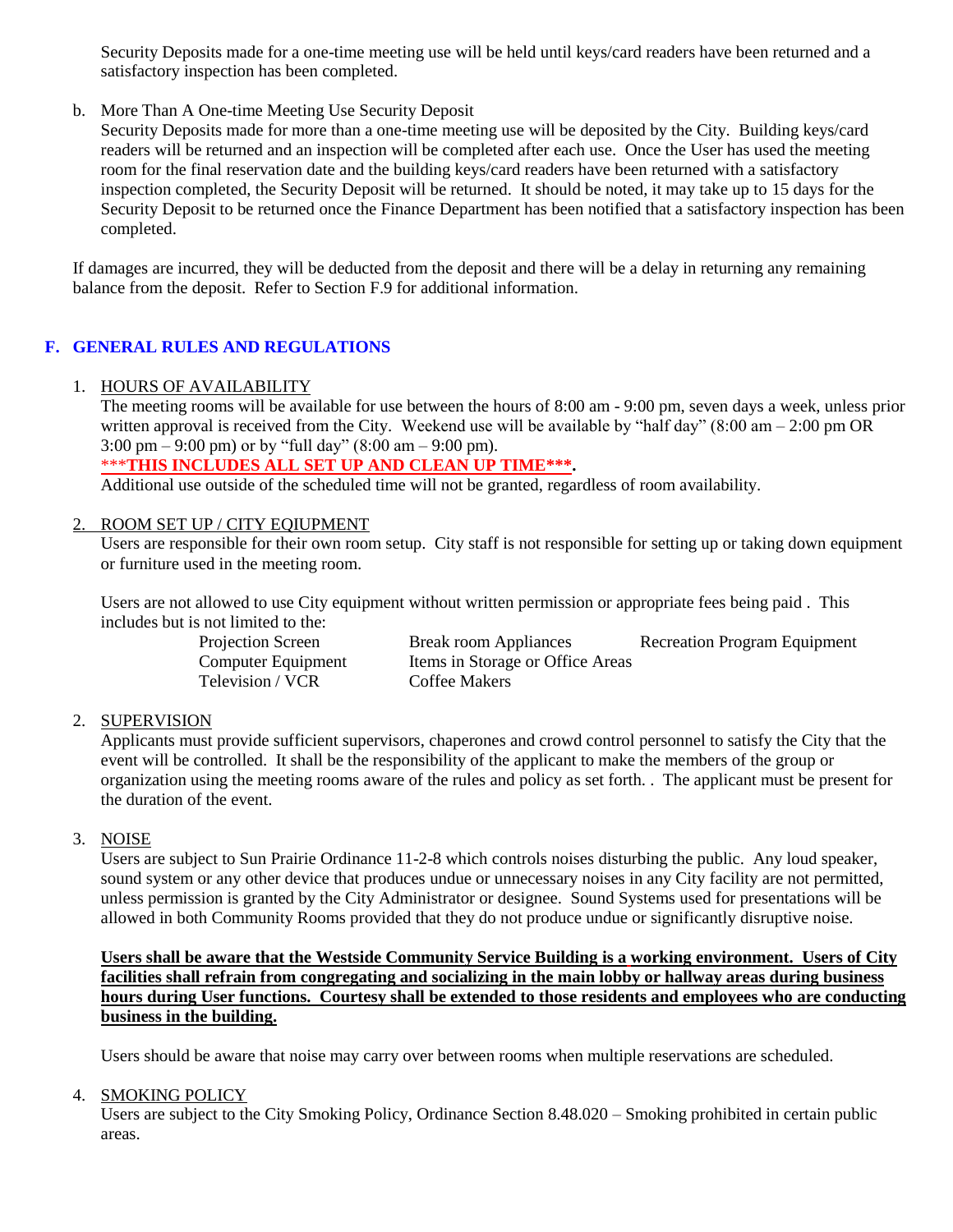# 5. ALCOHOL CONSUMPTION

The consumption of alcoholic beverages is not permitted at the facility or grounds of the facility.

# 6. FOOD CONSUMPTION

Food consumption is allowed on the condition that all items are properly cleaned up or disposed of and appropriate deposit is made. All food remains and trash must be taken by plastic trash bags to the main dumpster located outside of the building.

Failure to properly cleanup garbage, food remains, and any spills will result in loss of some or all of the security deposit. The User may be invoiced by the City for any and all cleanup charges that are not covered by the deposit.

In the event of a spill, the User must complete a "Spill Incident" report form that is located on a display rack adjacent to the kitchen of the Community Room or on the last page of this policy. During weekdays from 8:00am - 4:30pm, this form must be taken directly to the Recreation Department office located on the second floor. During nights and weekends, this form should be deposited in the Drop Box located adjacent to the main entrance doors located directly outside the Community Room. By completing this form, it will allow proper treatment of the spills in a timely manner by City personnel.

## 7. DECORATIONS/WALL HANGINGS

Decorations, wall hangings, presentation materials, or any other items may not be taped, stapled, glued or in any way fastened or adhered to any walls, windows, ceilings or fixtures. The exception to the above items is use of temporary large post-it notes for meetings.

## 8. STORAGE

Storage of any equipment, food, room set up, or other items belonging to the User beyond the reserved time is not permitted.

The City of Sun Prairie is not responsible for any equipment or other accessory items left at the Westside Community Service Building at any time. Items left for seven (7) days may be disposed of in a manner deemed appropriate by the City.

# 9. CLEAN-UP POLICIES

Facilities must be left in the same condition and format as when the group or individual took responsibility for the premises. The User will be responsible for all damages to the building, furniture and any extra cleaning.

The following clean up procedures are expected to be followed prior to leaving the building:

- 1. All garbage and recyclables must be taken out of the building and placed in the appropriate garbage receptacles found in the parking lot.
- 2. All tables and chairs should be wiped down and returned to the storage room.
- 3. Floors should be swept, vacuumed (and mopped if necessary).
- 4. All users are responsible for the Kitchen or Kitchenette, which must be left in a very clean condition with all spills, stove, microwave, sink and counter tops completely cleaned up. The user is responsible for confirming that the stove and the coffee pot have been turned off prior to leaving.
- 5. The Community Room and Lobby must be clear of any personal items or garbage from the event.
- 6. Restrooms must be free of litter and personal items.
- 7. All lights must be turned off & building doors must be locked if user is leaving outside of regular business hours.
- 8. In addition, the "Spill/Accident" report form should be returned with the keys if the user creates any spills/accident \*OR\* finds any spills, damages or non-urgent problems with the room upon arrival.

#### **Failure to follow clean up procedures will result in a loss of the deposit and/or loss of use of the facility.**

Facilities left in a manner requiring other than customary cleaning will be sufficient reason to bill the utilizing individual or group to cover these added expenses. The applicant shall be responsible for any damage to City property, and for the supervision of the use of the facility. The City may charge for damages and/or janitorial services if he/she finds that extra clean-up costs and/or repairs have been incurred over and above those which might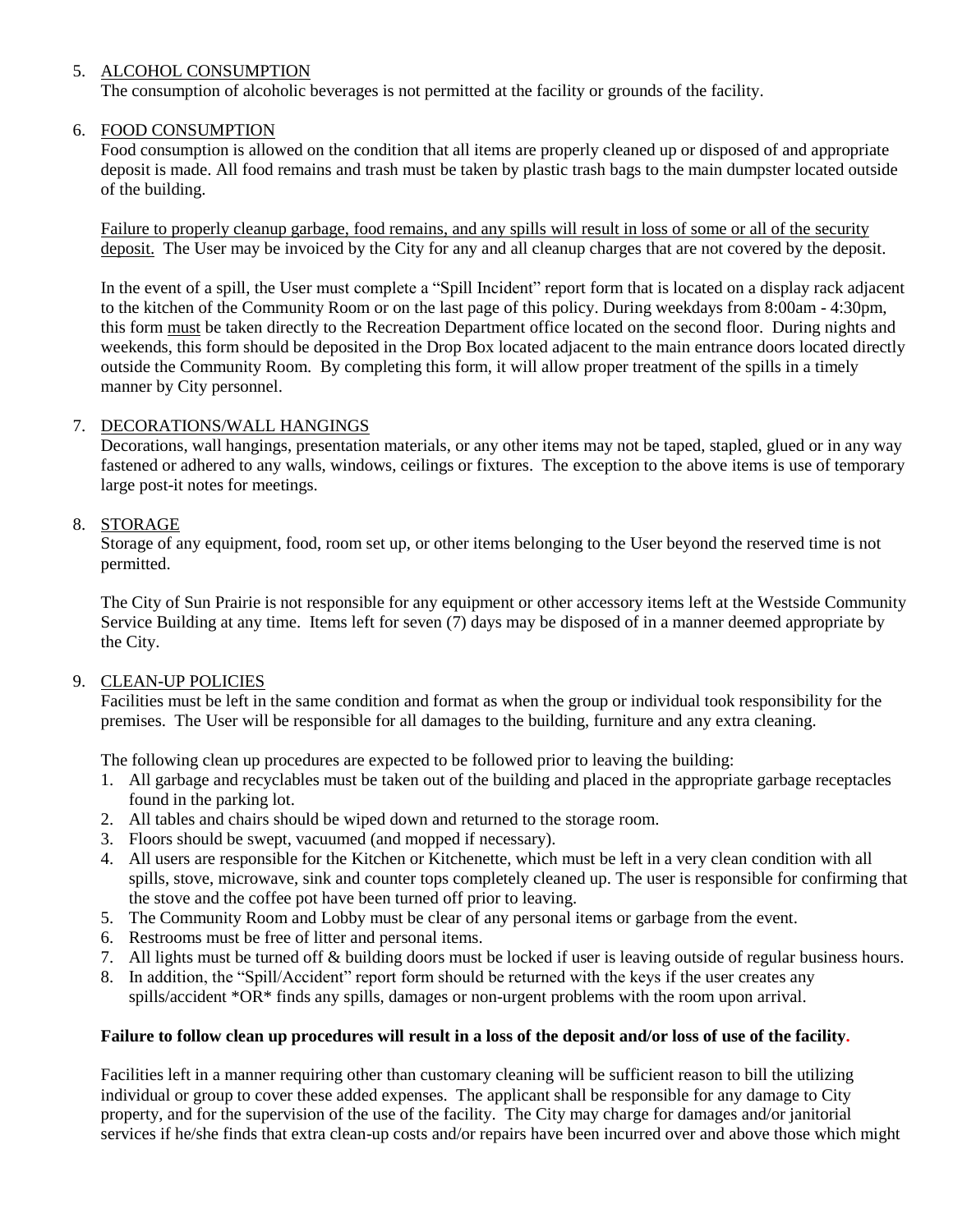normally be expected, at the actual cost for such additional services. Failure to pay may result in loss of utilization privileges, loss of deposit fee, and could result in additional administrative action. This may include but shall not be limited to, providing sufficient proof to require an advance deposit or an increased amount of deposit for any future use of the premises or loss of utilization privileges.

## 10. RECYCLING

Recycling is mandatory in the City of Sun Prairie. To facilitate recycling efforts, bins shall be made available by the City for collecting glass and metals. The User must also empty these recycling bins in the receptacles found in the parking lot. Articles not properly recycled will be cause for additional administrative action.

## 11. LIGHTS/DOORS/BUILDING CHECKOUT

On departure, all lights are to be turned off (including Community Room, bathrooms, storage rooms, entrance way and halls).

Access doors are to be **locked** at departure if after business hours. The User is responsible for making sure the kitchen lights are off and the oven, burners, and coffee pot have been completely turned off.

Instructions to lock doors are included when the building keys/card readers are issued. If the group/user/individual fails to lock the building doors at departure, the contact person will be notified and the user may risk possible forfeiture of security deposit and/or loss of reservation privileges. After the second incident where the doors are not locked, Community Room privileges will be denied for two (2) months to the group/user/individual.

## 12. BUILDING KEYS

It is the responsibility of the applicant to obtain and return the necessary keys for use of Community Room and/or Conference Room (WCSB).

Keys to the Westside Community Service Building must be obtained from the Recreation Department Office during normal business hours up to one day prior to use, or on the business day preceding a weekend reservation. Keys must be returned to the Recreation Department office if reservation is complete prior to 4:30pm on day of reservation. For evening and weekend use, after locking all doors prior to leaving, the keys should be deposited in the secured 24 hour Drop Box located inside the outside entrance doors across from the doors of the Community Room.

Keys that are not promptly returned will be cause for additional administrative action, including potential forfeit of deposit and future use of the room may be denied. Any and all keys may not be duplicated.

# 13. SPECIAL CONDITIONS FOR USE OF FACILITIES

- a. Salesman, solicitors, agents, collectors, or other persons having commercial or "for-profit" intentions not related to City business shall not be permitted to use the City facilities; nor shall the sale, soliciting, or advertising for sale or purchase of merchandise, financial investments, circulars, tickets, cards, prizes, rewards, or other devises be permitted in the City buildings.
- b. Collections of money or goods shall not be permitted in this facility, nor shall any functions be held there in for which tickets of admission have been sold except upon special permission from a representative of the Recreation Department.
- c. Any misrepresentation on the application shall void any use of the facility.

#### 14. PROHIBITED ACTIONS

Meeting rooms may be used by any resident of the greater Sun Prairie area for any purpose not expressly prohibited by this policy, subject to the usage requirements established. **Should there be any assessed fees by Police, Fire, EMS or City of Sun Prairie staff, due to violation of this policy or any other circumstance during the duration of your rental, the renting party will be held responsible for those fees.**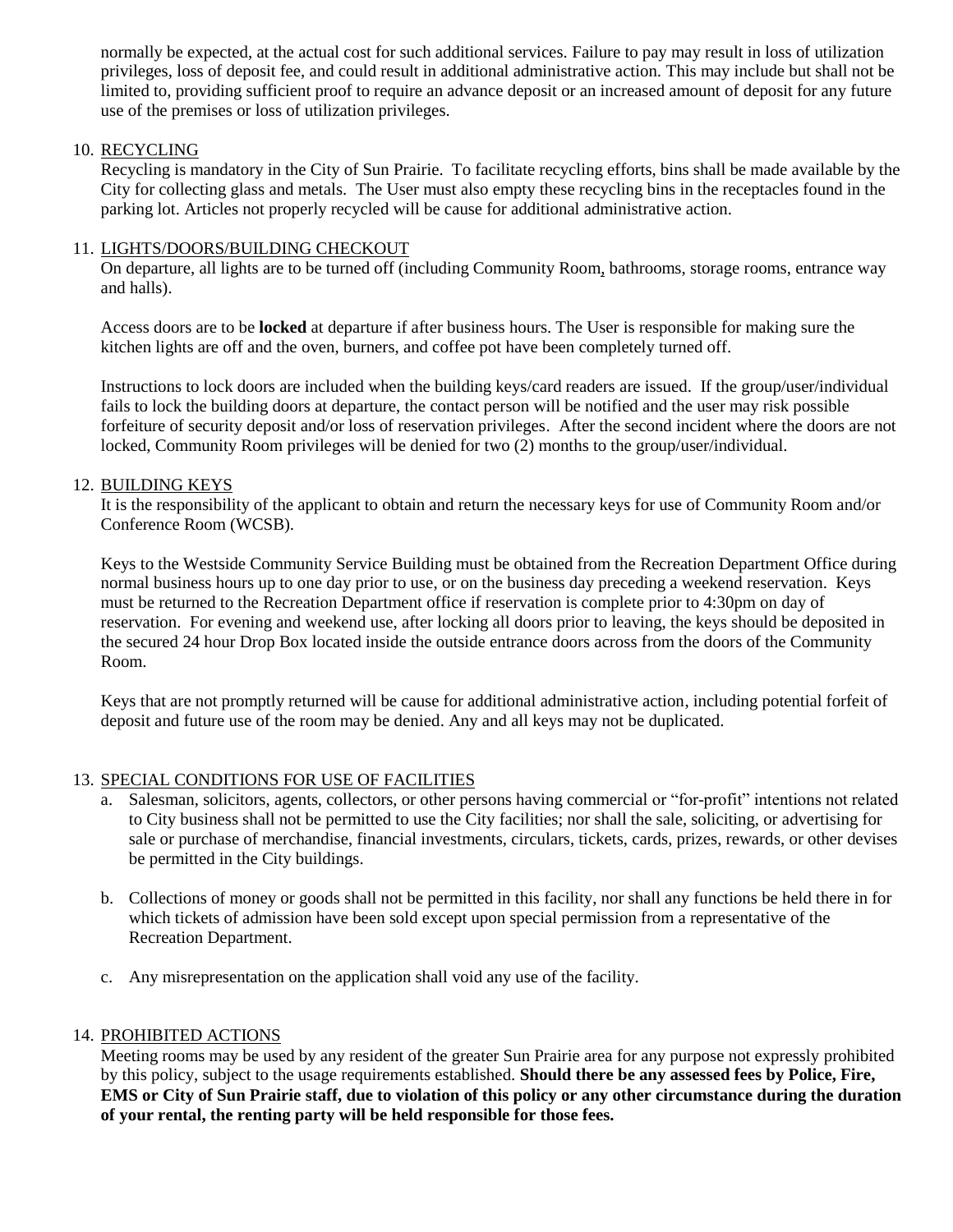The following activities are prohibited in the City facility, and if violated, users risk a possible forfeiture of the security deposit and denial of any future reservations. It shall not be permitted that any persons, group, or organization: *(including, but not limited to)*

- a. Meeting rooms may not be used for monetary solicitation, except for city sponsored fundraising, or programs involving the sale, advertising or promotion of products, services or programs.
- b. Remove, destroy, break, injure, mutilate or deface in any way structure, monument, walls, furniture, amenities, or other property in or upon the facility.
- c. Indulge in violent, abusive, indecent, profane, boisterous, unreasonably loud, or otherwise disturbing conduct under circumstances in which such conduct tends to cause or provoke a disturbance.
- d. Be in any other areas of the building except for the designated rental area.
- e. Be intoxicated or engage in any violent, abusive, loud, boisterous, vulgar, lewd, obscene or otherwise disorderly conduct, tending to create a breach of peace, or to disturb or annoy others, in or upon a City facility.
- f. Park, stop or leave standing whether attended or unattended, any vehicle in any manner so as to block, obstruct or limit the use of any road, or outside any designated parking area, or contrary to posted notices.
- g. Let any unauthorized person enter any building or area that may be locked or closed to public uses or contrary to a posted notice.
- h. Have attendance which exceeds the maximum capacity limit set forth by the fire code.
- i. Glitter, confetti, helium balloons, candles, open flame, fogging machines, inflatable objects or similar objects are prohibited in the facility.
- k. May not move or alter the layout of Community Room dividers.
- l. Any other questionable situation must be approved by the Recreation Director or his/her designee prior. *(10/25/10)*

#### 15. OTHER REQUIREMENTS

- a. Users using the meeting rooms must agree to meet ADA (Americans with Disabilities Act) requirements and to provide requested accommodations for meetings or programs. The agreement to provide accommodations is to be included in the publicity or notices for each meeting or program.
- b. All City Ordinances or other local, county, state or federal regulations that are relevant shall apply.

#### 16. EMERGENCY BEFORE AND/OR AFTER BUSINESS HOURS *(10/25/10)*

- a. If an emergency arises *during business hours (8am-4:30pm)* where you may need to speak to someone reference a problem regarding the rental of the Community Room (such as heating/air conditioning problems, doors are not staying unlocked/locked, power outage, etc.) Please respond to the 2<sup>nd</sup> floor, at the Recreation Department office to speak to someone.
- b. If an emergency arises *after business hours (4:30pm-9pm or anytime on weekends)* where you may need to speak to someone reference a problem regarding the rental of the Community Room (such as heating/air conditioning problems, doors are not staying unlocked/locked, power outage, etc.) Please pick up the **RED PHONE** in the entry way near the card reader and speak to Sun Prairie Police Dispatch.
- c. **If a medical or fire emergency arises**, no matter what time of day, find the nearest internal phone to you and dial 7-911 or pick up the **RED PHONE** in the entry way near the card reader and speak to Sun Prairie Police Dispatch.
- d. Weather emergency procedures are posted in the Community Room.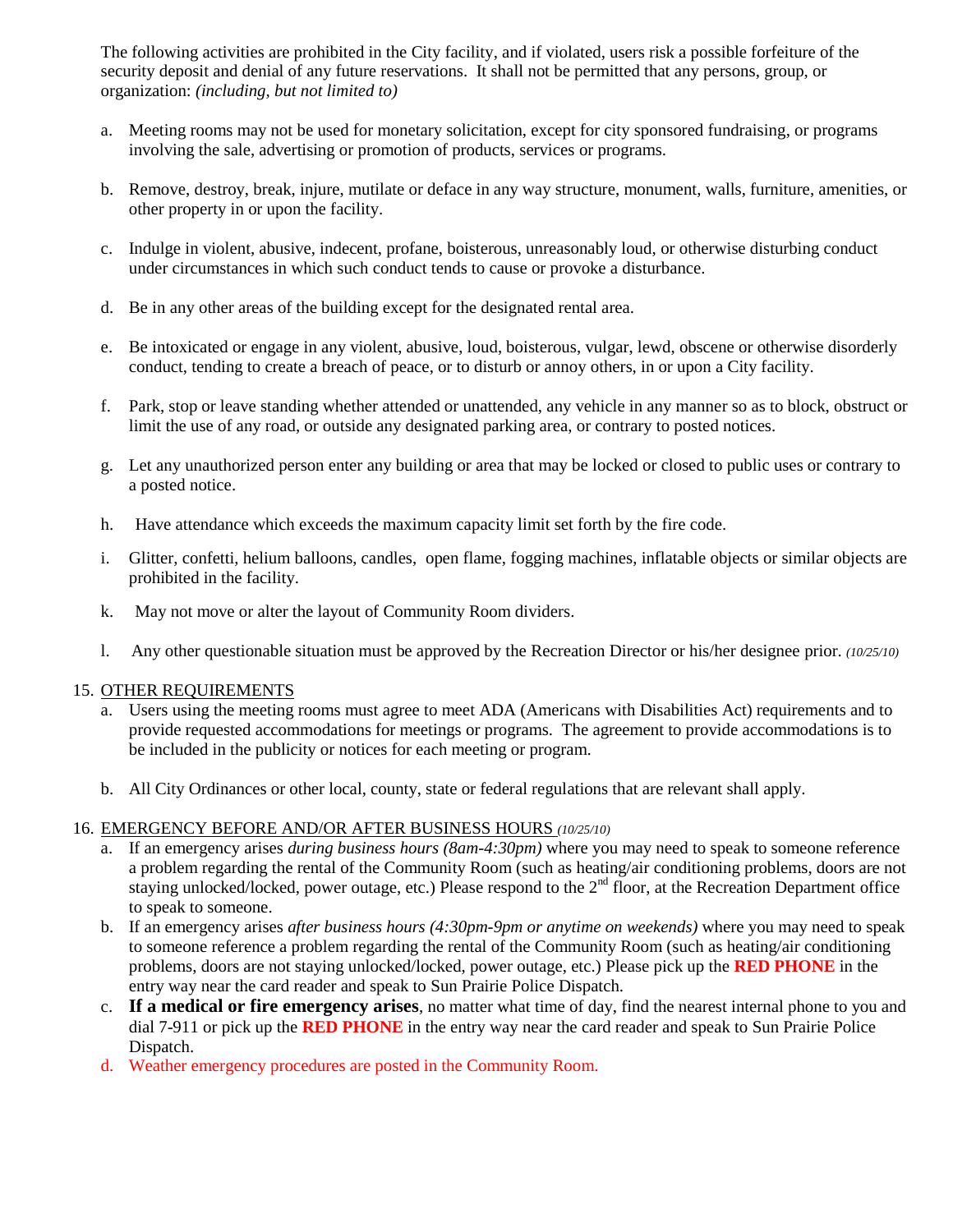### **G. REVIEW AND APPEAL**

If an application is recommended for denial by the Recreation Department Director or their designee a copy of the recommended denial determination shall be referred to the City Administrator. The City Administrator or his/her designee shall review the application and determine the final action of the application. If the application is denied, a copy of the denial and an explanation of the decision will be provided to the Common Council

Any person or organization who is refused usage of the room or has another objection may file a notice of appeal to the City Council by filing it in writing with the Recreation Director within 10 days of the refusal or the grounds for appeal. Council shall hear the said appeal as soon as reasonably practicable.

#### **H. NON-DISCRIMINATORY USE**

All individuals and organizations utilizing the City facilities will maintain compliance with all existing Federal, State and local laws and regulations regarding discrimination. This includes but is not limited to the Federal Americans with Disabilities Act.

## **I. LIABILITY**

The person or persons to whom the application is issued shall be liable for any loss, damage or injury sustained by any person whatsoever by reason of the negligence of the person or persons to whom such application has been issued.

#### **J. CANCELLATION POLICY**

All reservation cancellations must be made by request to the Recreation Department office in writing or in person by 4:30 pm at least 14 days prior to the scheduled event. Any cancellation request made after this time will be subject to a 50% forfeiture of the reservation fee at the discretion of the Recreation Director or his/her designee.

# *This policy may be subject to change based on need or circumstance*

- Revised: 02/18/14-Council Approval Resolution 14/019
- Revised: 11/09/11 City Administrator/Recreation Department Action (CCW revision)
- Revised: 10/25/10 Recreation Department Action
- Revised: 6/16/09 Council Action
- Revised: 10/16/07 Council Action Resolution 07/193
- Revised: 4/27/07 City Administrator Action
- Revised: 2/21/05 City Administrator Action
- Revised: 5/18/1999 Council Action
- Created: 1995 Council Action

| <b>User Type</b>                      | <b>Fees</b>                                         | <b>Security Deposit</b>  |
|---------------------------------------|-----------------------------------------------------|--------------------------|
| <b>Residential Users-Meeting</b>      | No fee                                              | \$100-no food \$200-food |
| <b>Residential Users-Non Meeting</b>  | \$100 8am-2pm 3pm-9pm<br>\$200 Full day reservation | \$100-no food \$200-food |
| Non Residential Users-Meeting         | \$30 per hr/minimum 2 hours                         | \$250-no food \$350-food |
| Non Residential Users- Non<br>meeting | \$100 8am-2pm 3pm-9pm<br>\$200 Full day reservation | \$250-no food \$350-food |
| *Use of kitchenette                   | \$25                                                | \$50                     |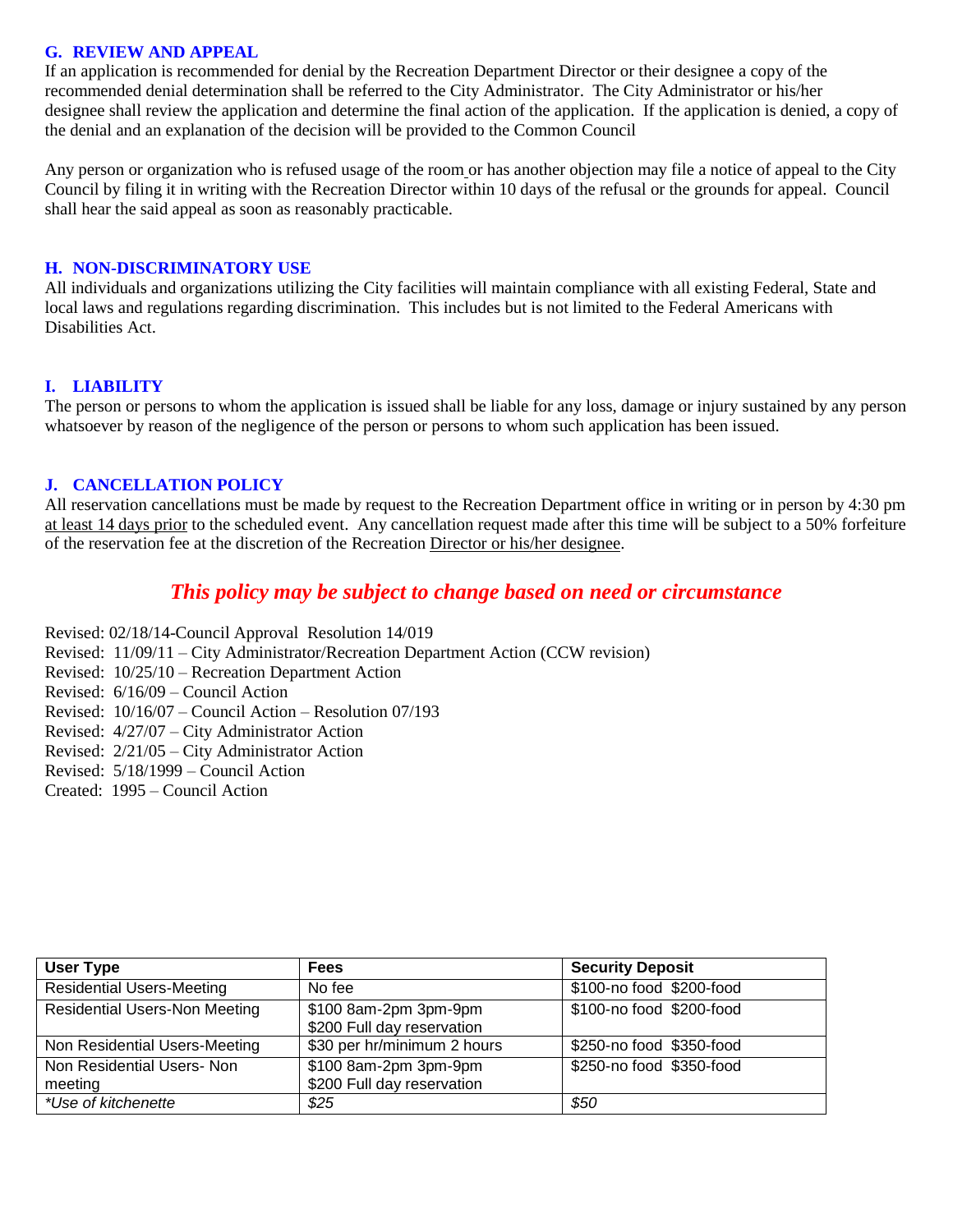

This form is to be used by all groups entitled to use the Westside Community Service Building facilities for an event that is not a primary City function. A formal application shall be filed at the Recreation Department office at least 3 days before the required usage of the facilities. Permission for use of the Westside Community Service Building facilities shall be granted not less than 3 days or more than 120 days prior to the date requested. The City reserves the right to cancel a scheduled use of the Westside Community Service Building facilities in the event of an anticipated violation of any rule, regulation or law. Any misrepresentation on the application shall void any use of the facility.

|                                           | Phone ___________________________(days) _______________________(evenings) _________________________(cell) |      |       |     |
|-------------------------------------------|-----------------------------------------------------------------------------------------------------------|------|-------|-----|
|                                           |                                                                                                           |      |       |     |
| Street                                    | (Apt)                                                                                                     | City | State | Zip |
|                                           | Hold Deposit for future events? (deposit check will be cashed) ____ YES ____ NO                           |      |       |     |
|                                           |                                                                                                           |      |       |     |
|                                           | Attendance – estimated total (required): ________________                                                 |      |       |     |
| Describe activity planned (required):     |                                                                                                           |      |       |     |
|                                           | Portion of the Community Room used (as available) _____1/3 ROOM _____2/3 ROOM _____FULL ROOM              |      |       |     |
|                                           | 1 <sup>st</sup> floor Conference Room (Room 102) to be used? ____YES ____NO                               |      |       |     |
| Will refreshments be served? ___YES ___NO |                                                                                                           |      |       |     |
|                                           | If yes, please describe (types of liquids and types of food) (required):                                  |      |       |     |
|                                           |                                                                                                           |      |       |     |

Please check the equipment that you will be using or would like to use if available:

\_\_\_\_\_Kitchenette (Room 144) (microwave, stove, refrigerator, water source)(additional \$25.00 fee required)

\_\_\_\_\_Overhead Screen (Room 145) *(projector not included)*

Kitchenette (Room 146) (water source)

**Have you been given and reviewed a copy of the Community Room policy? YES / NO (please circle)**

*My Organization/Group agrees to meet ADA (Americans with Disabilities Act) requirements and to provide accommodations to access the meeting or program. My Organization/Group will be responsible for the repair and replacement of any damages to the facility. We understand that repairs for damages may be taken from the deposit and any additional amounts will be invoiced to us by the City. My Organization/Group agrees to comply with the conditions set forth in the Community Room and Facility Policy. A copy of said Policy has been given to me, and I have reviewed it.*

\_\_\_\_\_\_\_\_\_\_\_\_\_\_\_\_\_\_\_\_\_\_\_\_\_\_\_\_\_\_\_\_\_\_\_\_\_\_\_\_\_\_\_\_\_\_\_\_ \_\_\_\_\_\_\_\_\_\_\_\_\_\_\_

Signature Date **Date** ------------------------------------------------------------------------*office use only*----------------------------------------------------------------------